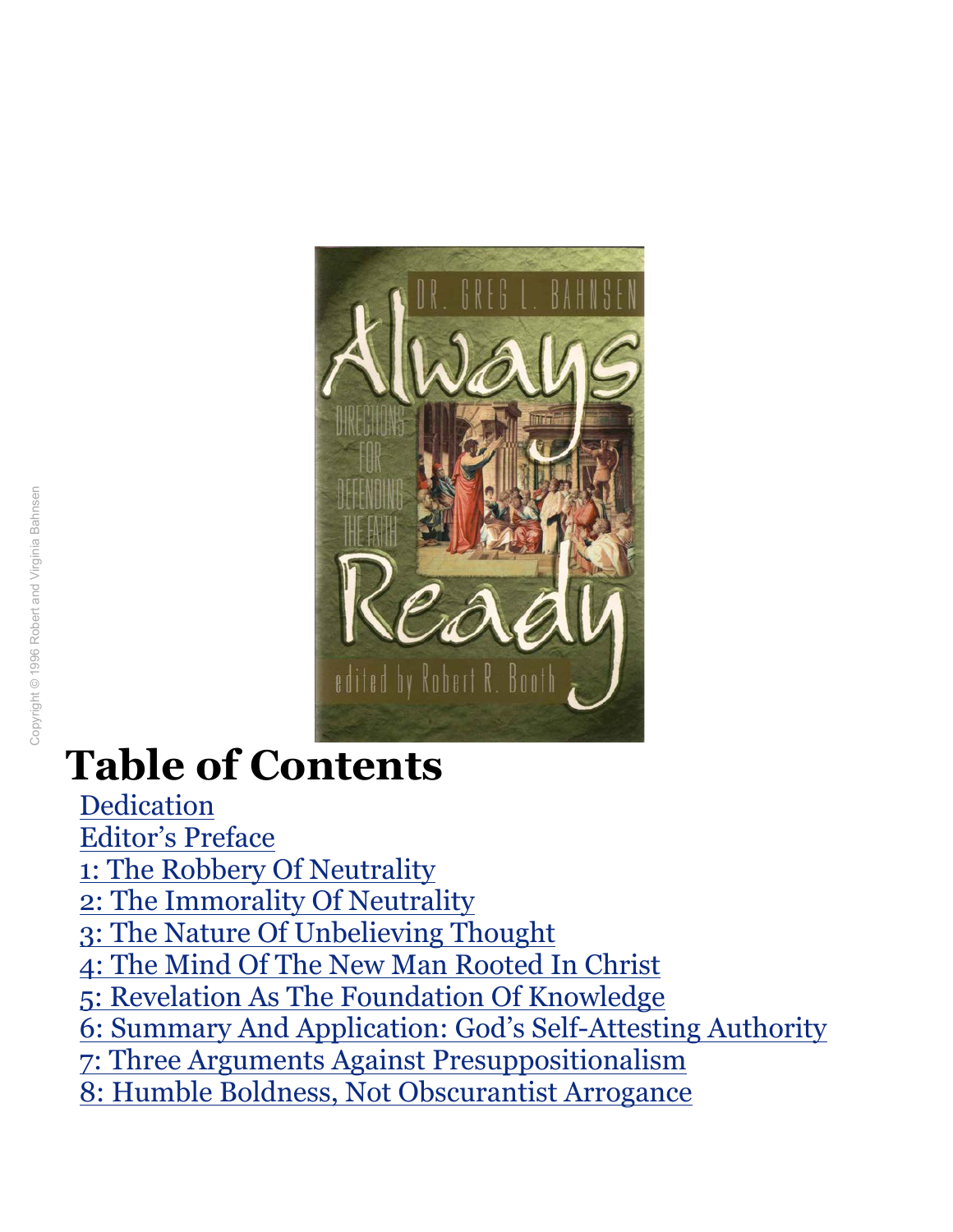9: Inescapable Revelation, Inescapable Knowledge 10: Common Ground Which Is Not Neutral 11: Where Point Of Contact Is, And Is Not, Found 12: Overall Summary: Chapters 1-11 13: The Foolishness Of Unbelief 14: A Two-Fold Apologetic Procedure 15: Answering The Fool 16: Worldviews In Collision 17: The Ultimate Starting Point: God's Word 18: Summary On Apologetic Method: Chapters 13-17 19: God Must Sovereignly Grant Understanding 20: One Must Believe In Order To Understand 21: Strategy Guided By The Nature Of Belief 22: Not Being Beguiled As Was Eve 23: Not Lying To Defend The Truth 24: Effectively Encountering The Varieties Of Opposition: Overall Summary (Chapters 1-23) And Application: 25: Ready To Reason 26: The Heart Of The Matter 27: Answering Objections 28: Tools Of Apologetics 29: Apologetics In Practice 30: The Problem Of Evil 31: The Problem Of Knowing The "Super-Natural" 32: The Problem Of Faith 33: The Problem Of Religious Language 34: The Problem Of Miracles Appendix: The Encounter Of Jerusalem With Athens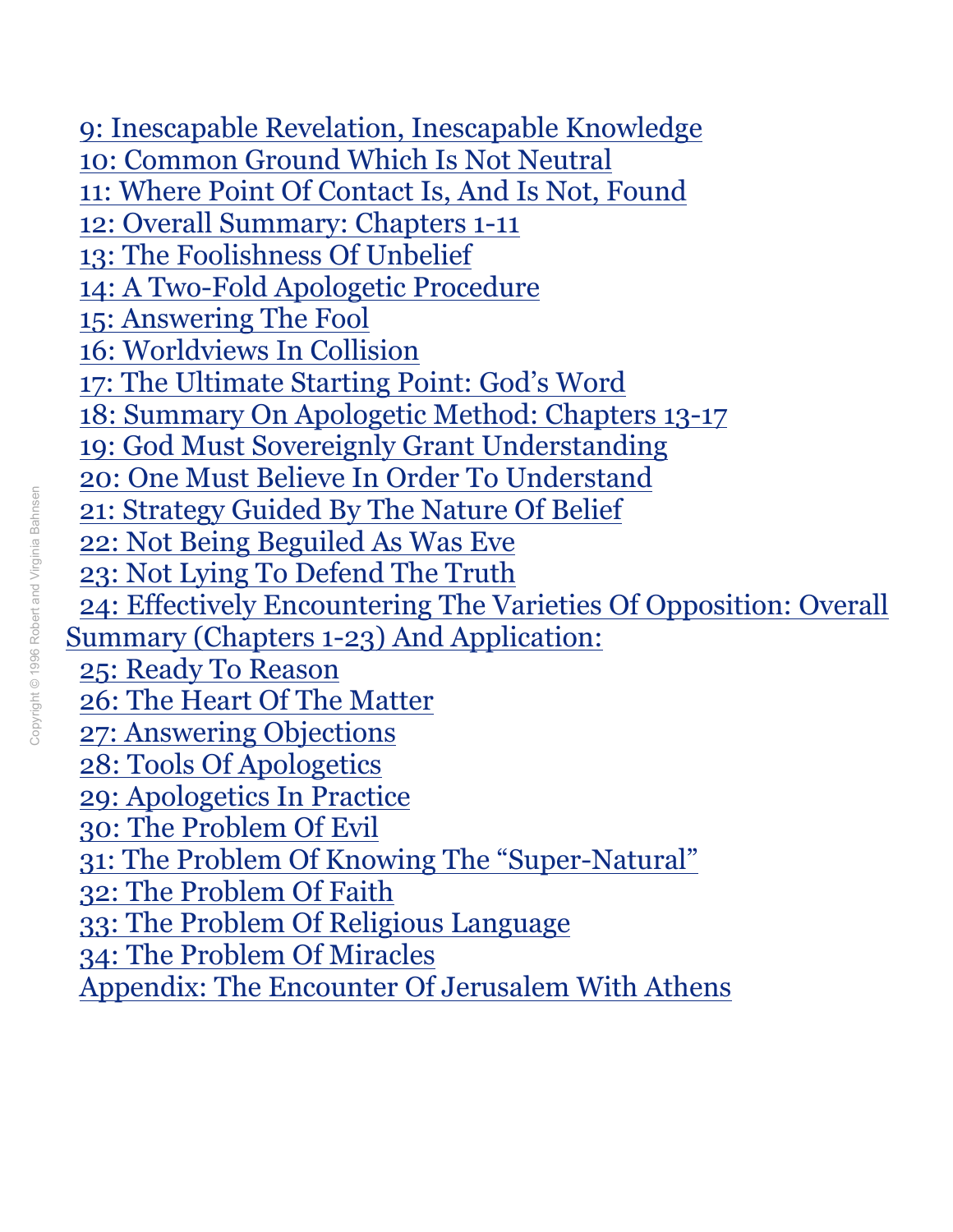# *Ready Always*

## DIRECTIONS FOR DEFENDING THE FAITH

#### *By Greg L. Bahnsen, Ph.D.*

1948-1995

Covenant Media Press

8784 FM 226, Nacogdoches, TX 75961

Digital Edition, 2011

© 1996 Robert and Virginia Bahnsen

All rights reserved. No part of this book may be reproduced, stored in a retrieval system, or transmitted in any form or by any means electronic, mechanical, photocopy, recording, or otherwise—except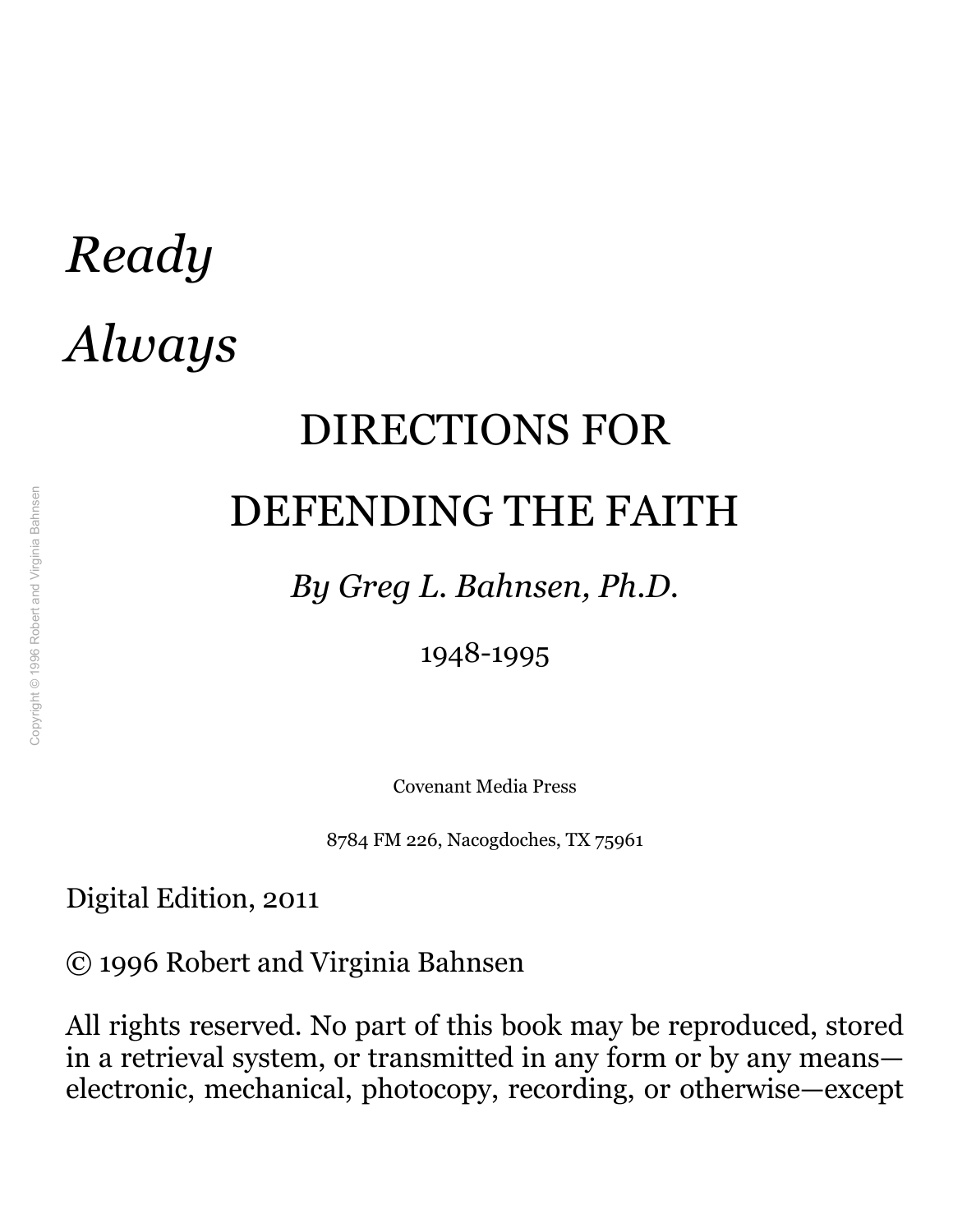for brief quotations for the purpose of review or comment, without the prior permission of the publishers, Covenant Media Foundation, 8784 FM 226, Nacogdoches, TX 75961, 1-800/553- 3938, www.cmfnow.com.

Printed in the United States of America

Hard Copy: ISBN: 0-915815-28-1

Cover design: James Talmage, JET Studio, Byron, Georgia

Cover image of "St. Paul Preaching at Athens" by Raphael—

Victoria & Albert Museum — Art Resource

### **Dedication**

In loving memory of Dr. Greg L. Bahnsen [September 17, 1948 — December 11, 1995] Who was "always ready" to defend the faith, and always ready to meet his Lord.

## **Editor's Preface**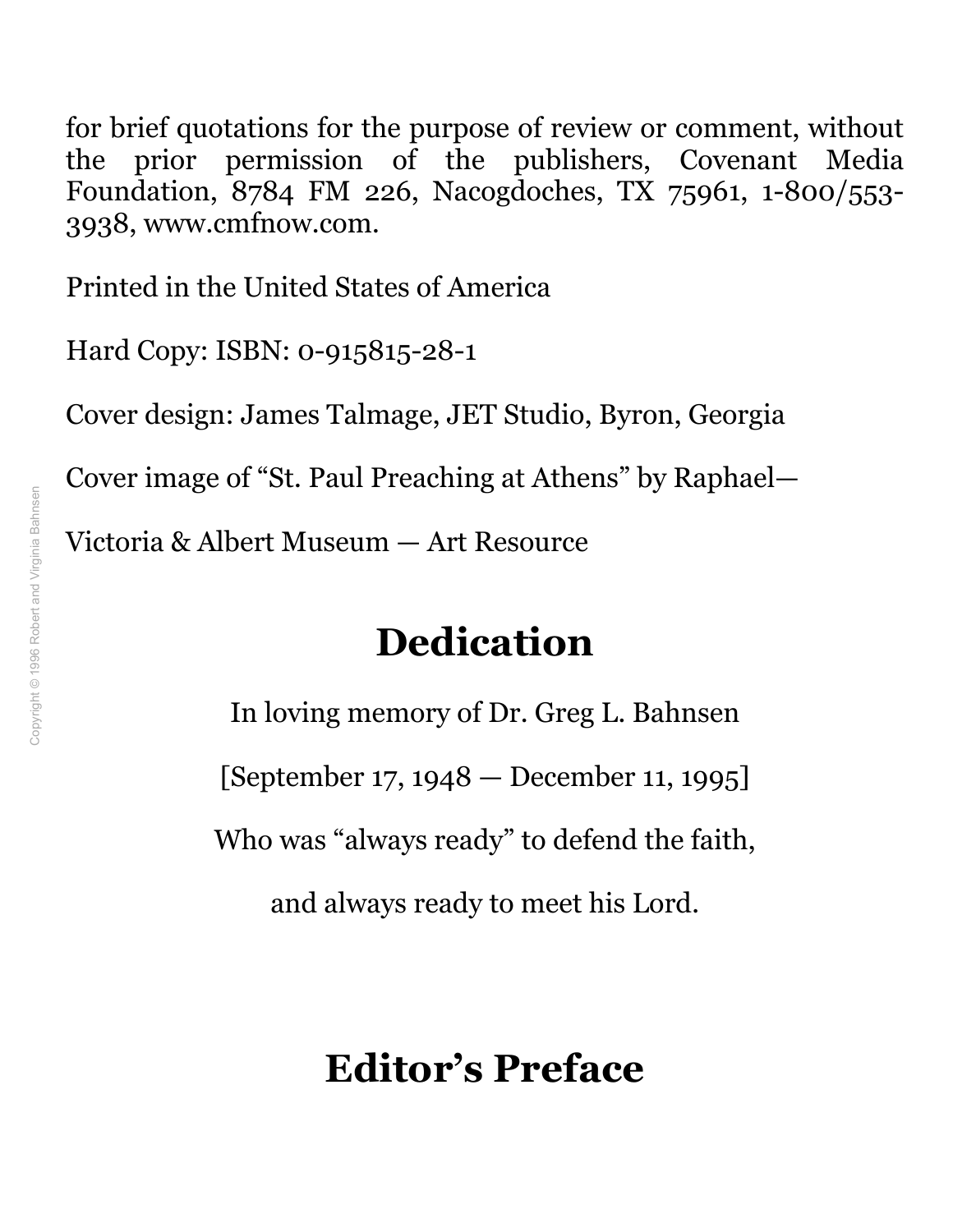The Apostle Peter instructs believers that they should be "always ready to give a defense [*apologia*] to everyone who asks you a reason for the hope that is in you" (1 Peter 3:15). Dr. Greg Bahnsen was not only "always ready" to make such a defense, he was always ready to teach others how to prepare themselves for this essential work. It pleased God, in the mystery of His providence, to raise up this doubly-gifted man for the benefit of His people in this generation. That same mysterious Providence that gave us Dr. Bahnsen also called him home at the early age of 47—he went to be with his Lord on December 11, 1995. Dr. Bahnsen left in his wake a legacy of apologetic evangelism. Not only was he one of the leading apologists and debaters of this century,[1] taking on prominent atheistic champions, he was also devoted to seeing Christians at all levels equipped and competent to defend the faith themselves.

The defense of the Christian faith [apologetics] is the responsibility of every Christian. This was the heart-felt conviction of Dr. Bahnsen, who devoted much of his ministry to the training of men and women for this important task. He was eminently qualified to offer such training and instruction. First, Dr. Bahnsen was a man who loved and was committed to his Lord Jesus Christ—he was called by God to this task. He received a B.A. (*magna cum laude*, philosophy) from Westmont College, and then simultaneously earned the M.Div. and Th.M. degrees from Westminster Theological Seminary, specializing in systematic theology and ethics. From there he went on to the University of Southern California where he received his Ph.D. in philosophy, specializing in the field of epistemology (the theory of knowledge). His dissertation was on the subject of self-deception, making a significant contribution to this important apologetic issue. While a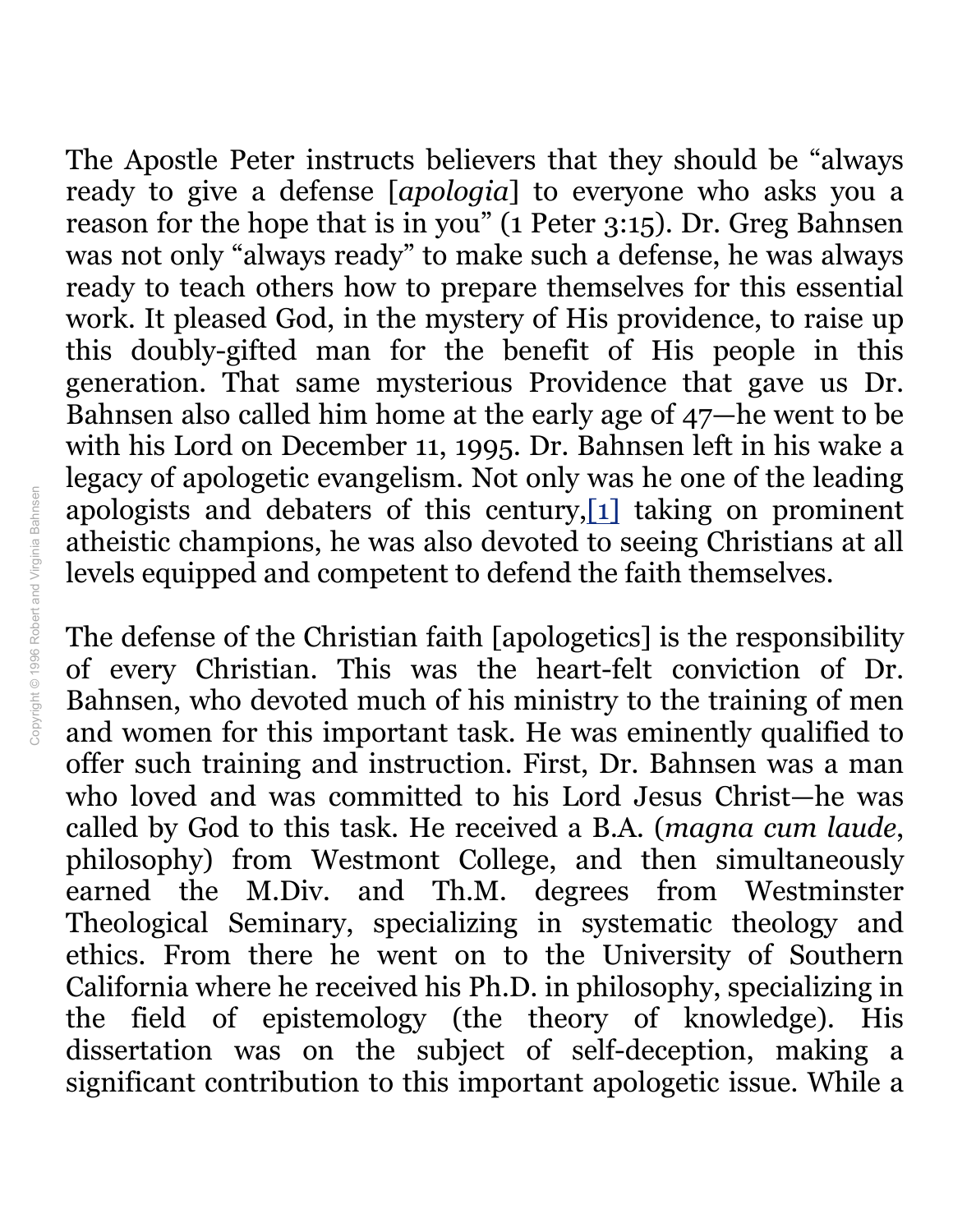student at seminary, he was called upon by the renowned apologist, Dr. Cornelius Van Til, to lecture for him in his apologetics course. Dr. Bahnsen has done much toward explaining, applying and even popularizing the work of Dr. Van Til's distinctive presuppositional apologetic.[2]

This volume is a compilation of materials produced by Dr. Bahnsen over several years and is intended to introduce students to important foundational concepts essential to biblical apologetics. The first section, previously published as a syllabus, provides a step-by-step explanation of key issues in Christian apologetics and establishes the biblical support for the presuppositional method. The second section of this volume offers further practical advice on how to approach an apologetic situation and provides specific answers to particular apologetic questions such as "the problem of evil." The book concludes with an appendix giving a detailed exposition of the Apostle Paul's defense of the faith as he delivered it at the Areopagus in Athens, as recorded in Acts 17.

Every believer can profit from this material. It may prove especially useful as a textbook for school and church classes. As we become better equipped to defend the faith we find greater confidence and boldness to carry the message of the gospel to every dark place. No challenge shall intimidate the believer as he gently and respectfully closes the mouth of unbelief. May God bless you in your preparation to be "always ready."

Your fellow servant,

Randy Booth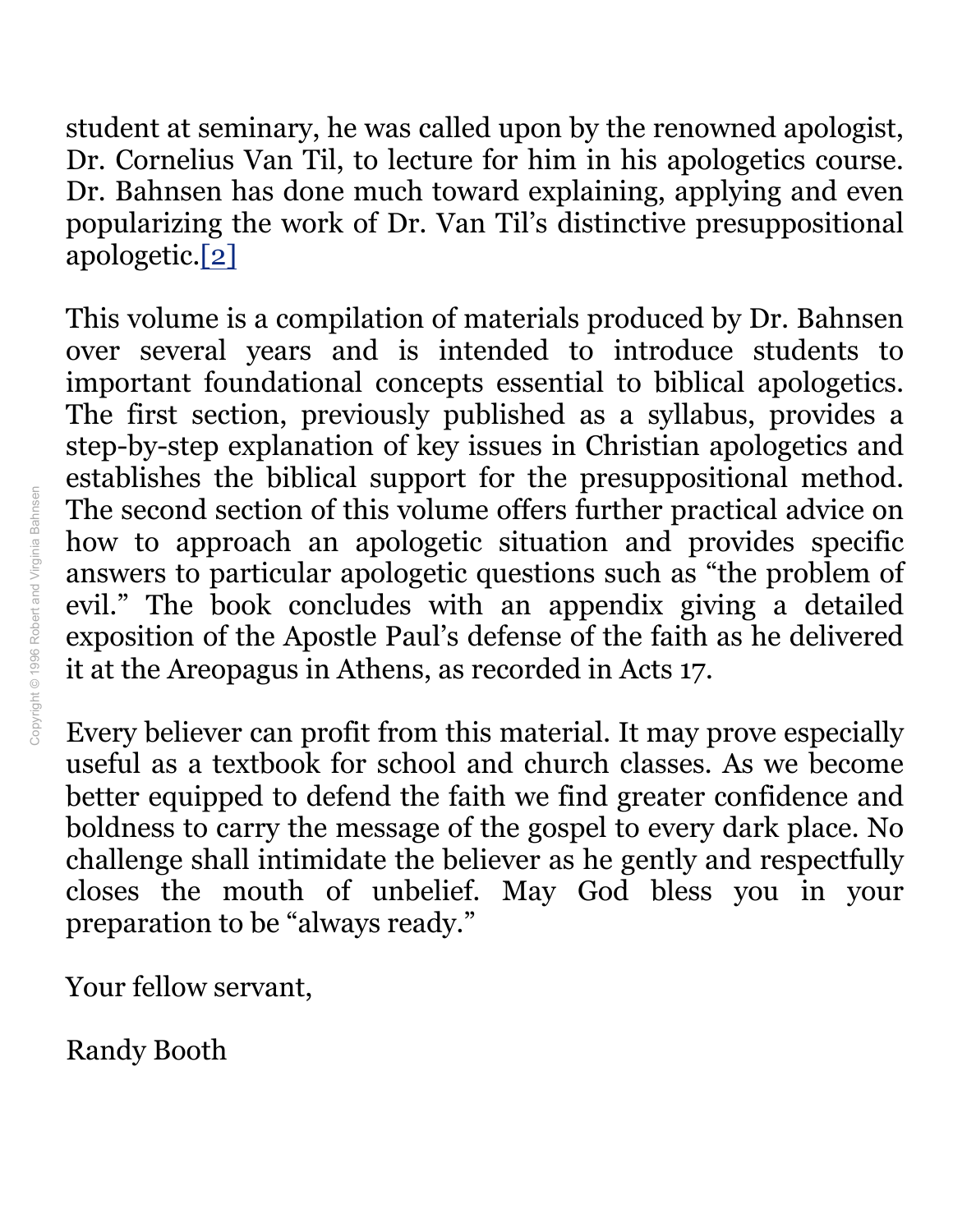#### Director of Covenant Media Foundation

[1] This is a point conceded even by many of Dr. Bahnsen's theological opponents. Few, if any, were his equal when it came to intellectual acuity and debating skills. A prime example of his apologetic skills is witnessed in his famous debate at the University of California, Irvine, in 1985, with atheist promoter, Dr. Gordon Stein.

[2] "Presuppositional apologetics" is a distinct school of apologetic method, standing over against the "classical" (Thomistic) and fideistic methods. This book is an explanation and application of the presuppositional apologetic method.

## **Section One: The Lordship of Christ in the Realm of Knowledge**

## **1: The Robbery Of Neutrality**

The plea for Christians to surrender to neutrality in their thinking is not a uncommon one. Nevertheless it strikes at the very heart of our faith and of our faithfulness to the Lord.

Sometimes the demand to assume a neutral stance, a noncommittal attitude toward the truthfulness of Scripture, is heard in the area of Christian scholarship (whether it be the field of history, science, literature, philosophy, or whatever). Teachers, researchers, and writers are often led to think that honesty demands for them to put aside all distinctly Christian commitments when they study in an area which is not directly related to matters of Sunday worship. They reason that since truth is truth wherever it may be found, one should be able to search for truth under the guidance of the acclaimed thinkers in the field, even if they are secular in their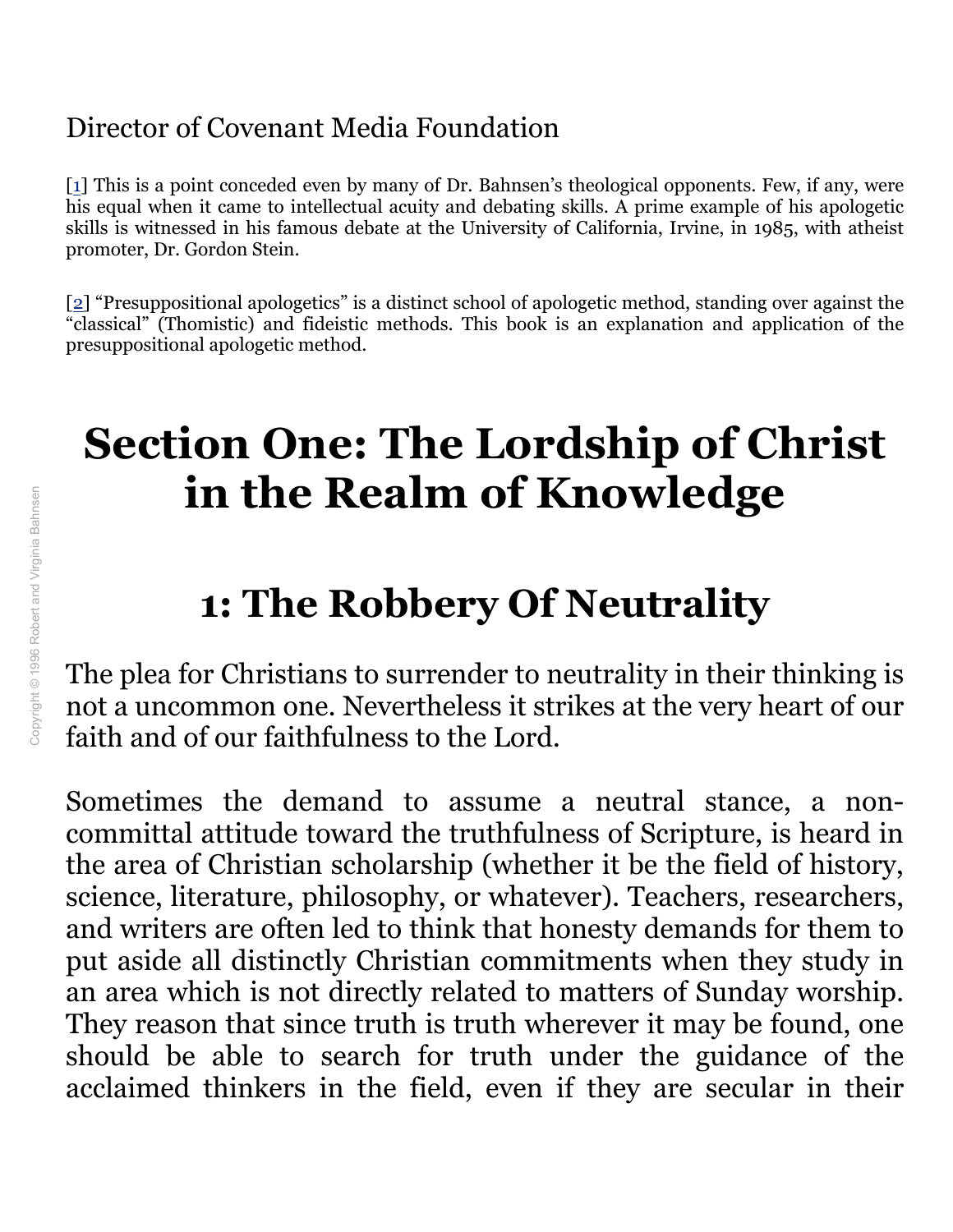outlook. "Is it really necessary to hold to the teachings of the Bible if you are to understand properly the War of 1812, the chemical composition of water, the plays of Shakespeare, or the rules of logic?" Such is the rhetorical question of those who are disposed to insist on neutrality from Christians working in scholarly areas.

Sometimes the demand for neutrality arises in the realm of apologetics (defense of the faith). We are told by some apologists that they would lose all hearing with the unbelieving world if they were to approach the question of Scripture's truthfulness with a preconceived answer to the question. We must be willing, according to this outlook, to approach the debate with unbelievers with a common attitude of neutrality—a "nobody knows as yet" attitude. We must assume as little as possible at the outset, we are told; and this means that we cannot assume any Christian premises or teachings of the Bible.

Other times the plea for neutrality in the thinking of the believer comes with reference to schools. Some Christians feel that there is no real urgency for Christian schools, that secular education is all right as far as it goes, and that it needs only to be supplemented with Christian prayer and Bible reading in the home. Thus the idea is that one can be neutral when it comes to education; one's Christian faith need not dictate any particular assumptions or way of learning about the world and man. We are told that the facts are the same at state schools as they are at Christian schools; so why insist that your children be taught by committed believers in Jesus Christ?

Well then, in these and many other ways we can see that the Christian is called upon to surrender his distinctive religious beliefs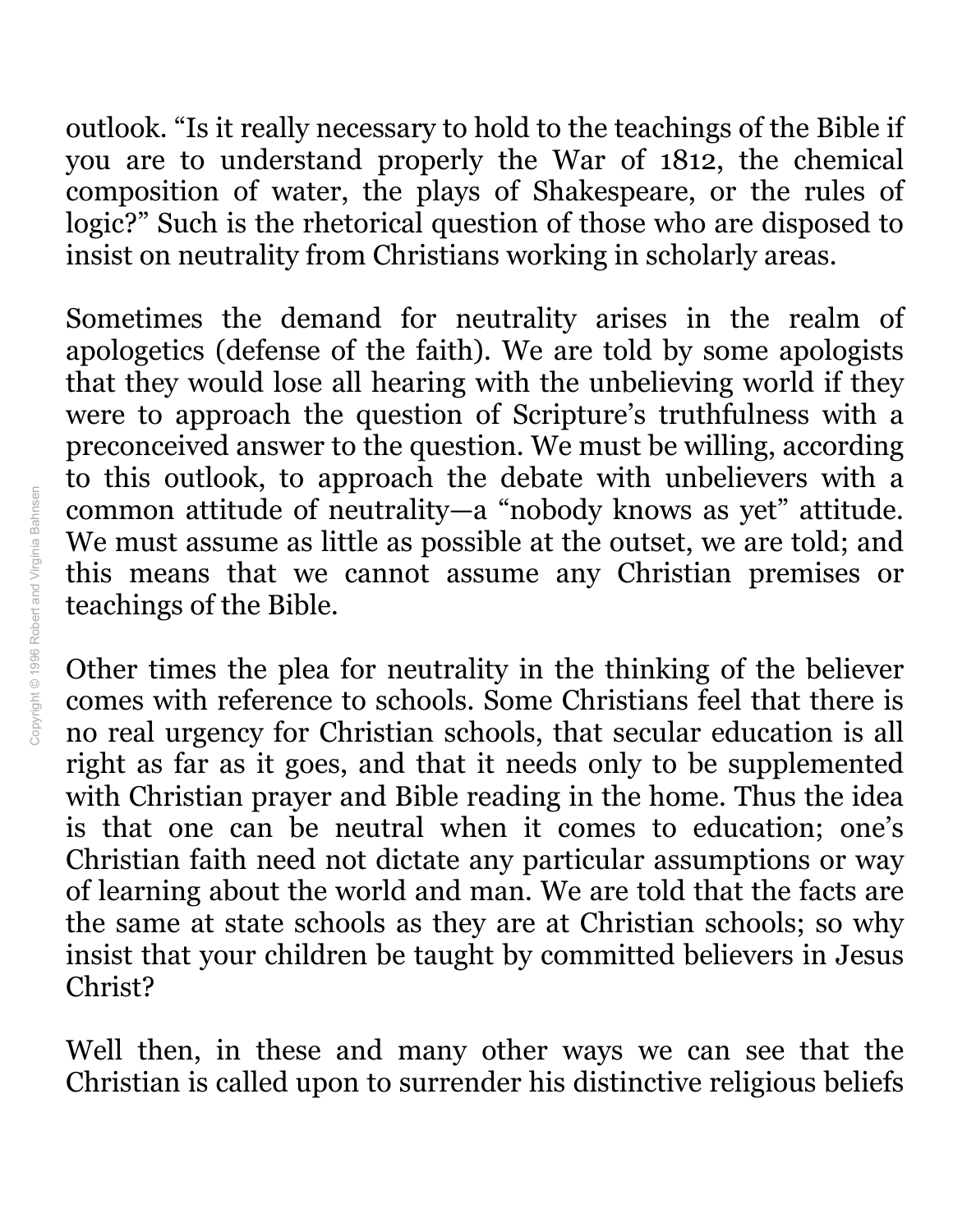to temporarily "put them on the shelf," to take a neutral attitude in his thinking. Satan would love this to happen. More than anything else, this would prevent the conquest of the world to belief in Jesus Christ as Lord. More than anything else, this would make professing Christians impotent in their witness, aimless in their walk, and disarmed in their battle with the principalities and powers of this world. More than anything else, such neutrality would prevent sanctification in the Christian's life, for Christ said that His followers were "sanctified (set apart) by the truth." Immediately He went on to declare, "Thy word is truth" (John 17:17).

Whatever some people may say with respect to the demand for neutrality in the Christian's thought—the demand that believers not be set apart from other men by their adherence to God's truth—the fact is that Scripture sharply differs with this demand. Contrary to neutrality's demand, God's word demands unreserved allegiance to God and His truth in all our thought and scholarly endeavors. It does so for a good reason.

Paul infallibly declares in Colossians 2:3-8 that "All the treasures of wisdom and knowledge are hid in Christ." Note he says *all* wisdom and knowledge is deposited in the person of Christ—whether it be about the War of 1812, water's chemical composition, the literature of Shakespeare, or the laws of logic! Every academic pursuit and every thought must be related to Jesus Christ, for Jesus is the way, *the truth*, and the life. (John 14:6) To avoid Christ in your thought at any point, then, is to be misled, untruthful, and spiritually dead. To put aside your Christian commitments when it comes to defending the faith or sending your children to school is willfully to steer away from the *only* path to wisdom and truth found *in Christ*.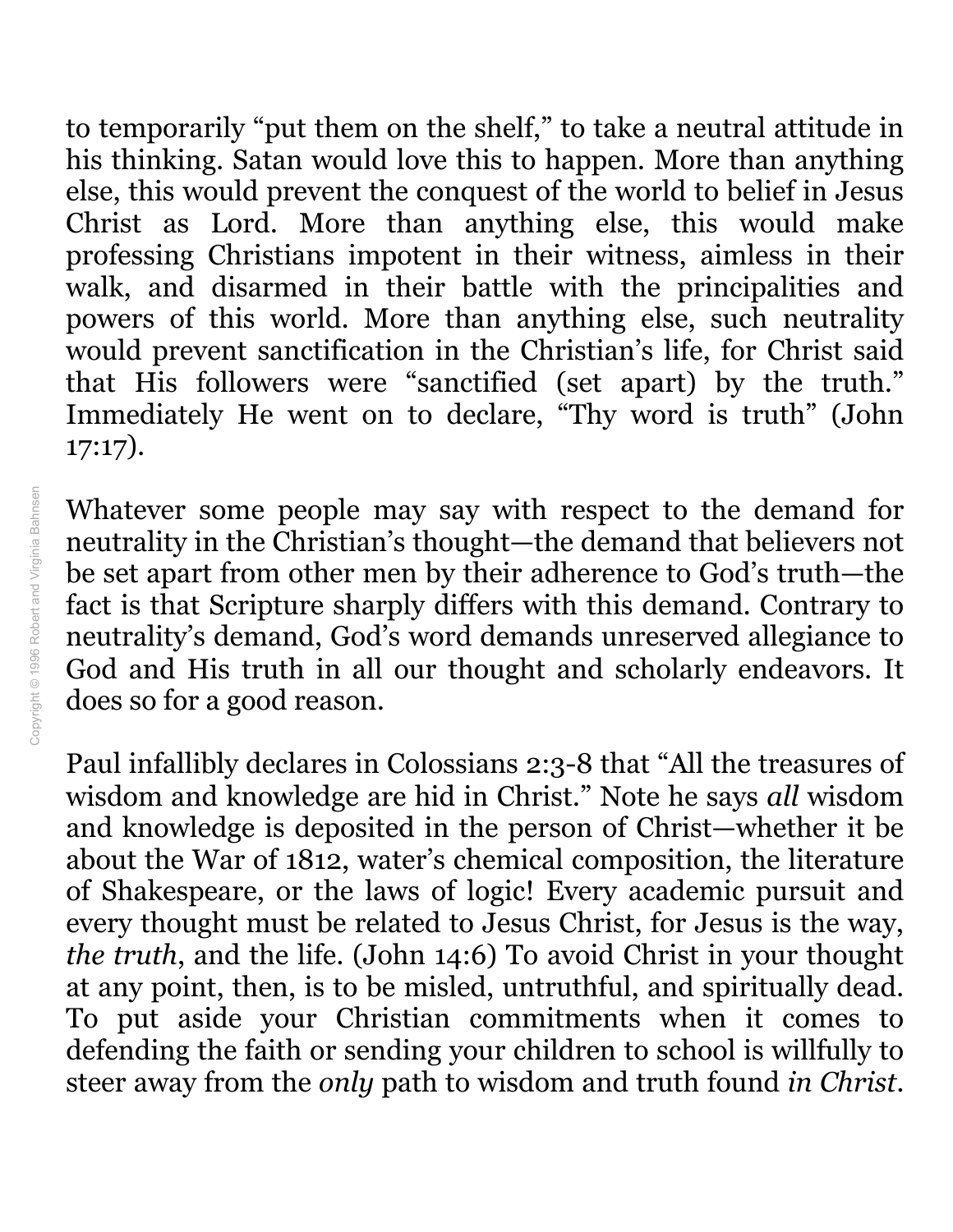It is not the end or outcome of knowledge to fear the Lord; it is the beginning of knowledge to reverence Him (Prov. 1:7; 9:10).

Paul declares that all knowledge must be related to Christ, then, according to Colossians 2. He says this for our protection; it is very dangerous to fail to see the necessity of Christ in all our thinking. So Paul draws to our attention the impossibility of neutrality "in order that no one delude you with crafty speech." Instead we must, as Paul exhorts, be steadfast, confirmed, rooted, and established in the faith as we were taught (v. 7). One must be presuppositionally committed to Christ in the world of thought (rather than neutral) and firmly tied down to the faith which he has been taught, or else the persuasive argumentation of secular thought will delude him. Hence the Christian is obligated to presuppose the word of Christ in every area of knowledge; the alternative is delusion.

In verse 8 of Colossians 2 Paul says "Beware lest any man rob you by means of philosophy and vain deceit." By attempting to be neutral in your thought you are a prime target for being *robbed* robbed by "vain philosophy" of all the treasures of "wisdom and knowledge" which are deposited in Christ alone (cf. v. 3). Paul explains that vain philosophy is that which follows the world and not Christ; it is thinking which submits to the world's demand for neutrality rather than being presuppositionally committed to Christ in all of our thinking.

Are you *rich* in knowledge because of your commitment to Christ in, scholarship, apologetics, and schooling, or have you been *robbed* by the demands of neutrality?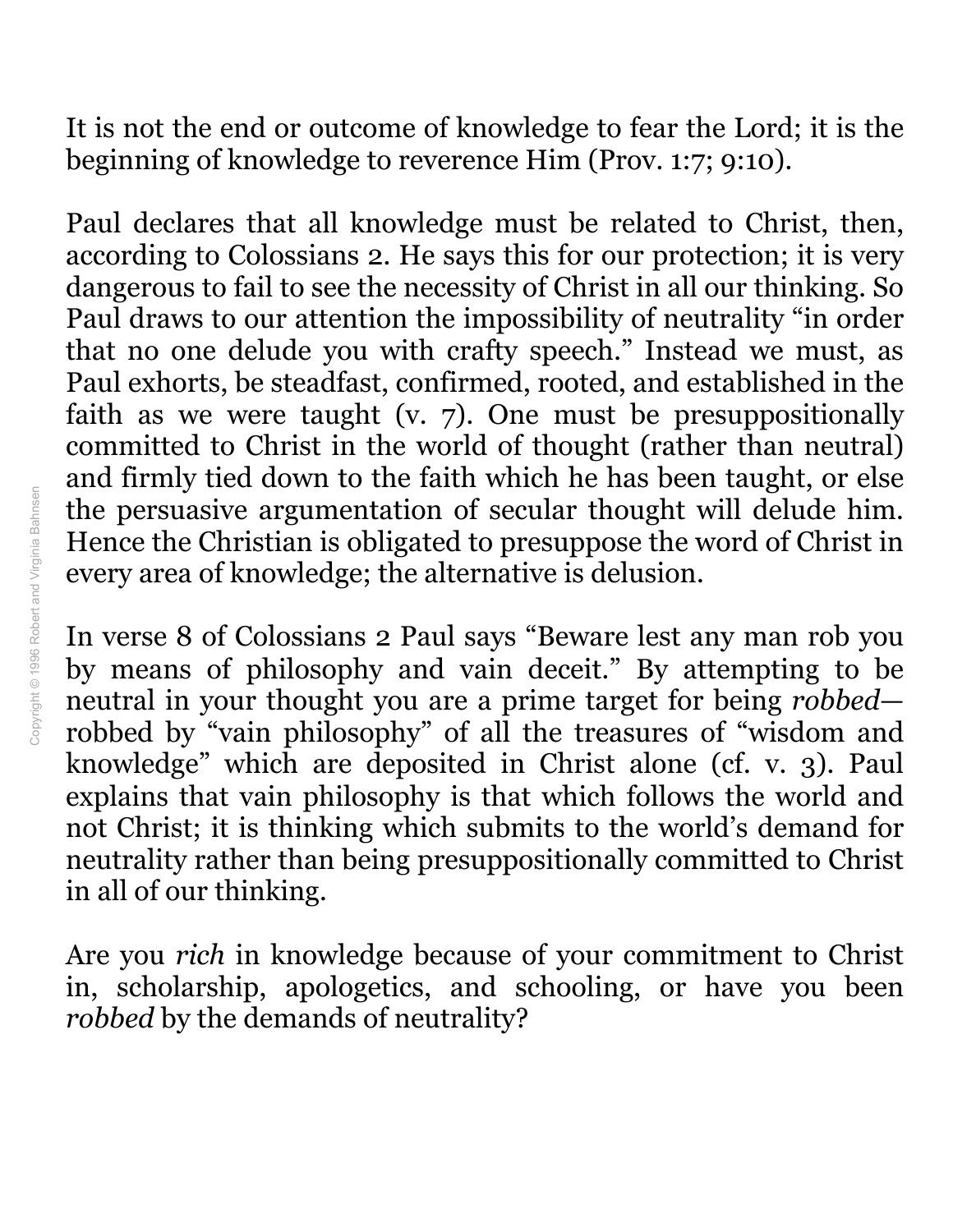All the *treasures* of wisdom and knowledge are to be found in Christ; thus if one were to try and arrive at the truth apart from commitment to the epistemic authority of Jesus Christ he would be *robbed* through vain philosophy and deluded by crafty deceit (see Col. 2:3-8). Consequently, when the Christian approaches scholarship, apologetics, or schooling he must staunchly refuse to acquiesce to the mistaken demands of neutrality in his intellectual life; he must never consent to surrender his distinctive religious beliefs "for the time being," as though one might thereby arrive at genuine knowledge "impartially." The *beginning* of knowledge is the fear of the Lord (Prov. 1:7).

Attempting to be neutral in one's intellectual endeavors (whether research, argumentation, reasoning, or teaching) is tantamount to striving to erase the antithesis between the Christian and the unbeliever. Christ declared that the former was set apart from the latter by the truth of God's word (John 17:17). Those who wish to gain dignity in the eyes of the world's intellectuals by wearing the badge of "neutrality" only do so at the expense of refusing to be *set apart* by God's truth. In the intellectual realm they are absorbed into the world so that no one could tell the difference between their thinking and assumptions and apostate thinking and assumptions. The line between believer and unbeliever is obscured.

Such *indiscrimination* in one's intellectual life not only precludes genuine knowledge (cf. Prov. 1:7) and guarantees vain delusion (cf. Col. 2:3-8), it is downright *immoral*.

In Ephesians 4:17-18, Paul commands the followers of Christ that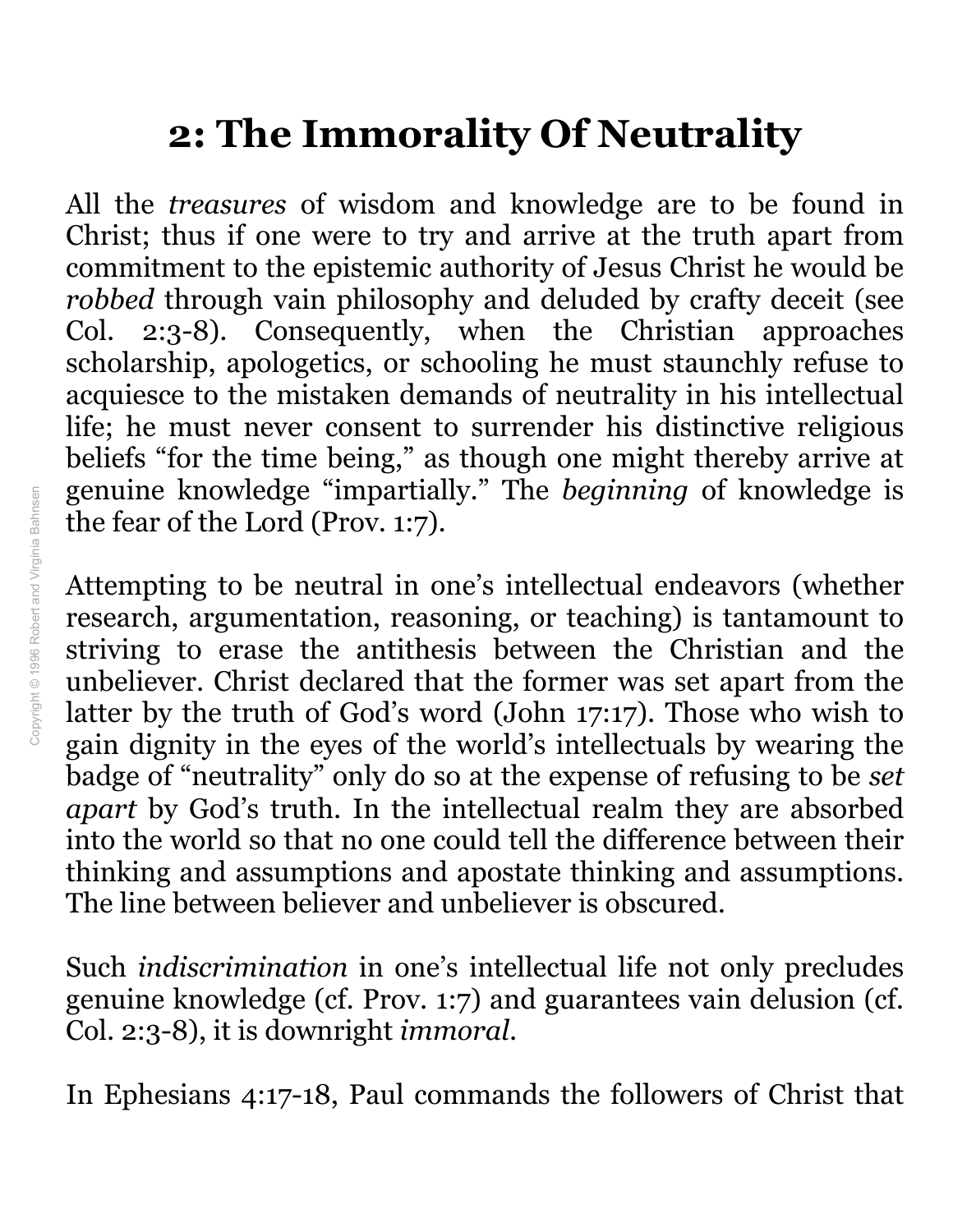they "no longer walk as the Gentiles also walk, in the vanity of their mind, being darkened in their understanding, alienated from the life of God because of the ignorance in them, because of the hardening of their heart." Christian believers must not walk, must not behave or live, in a way which imitates the behavior of those who are unredeemed; specifically, Paul forbids the Christian from imitating the unbeliever's vanity of mind. Christians must refuse to think or reason according to a worldly mind-set or outlook. The culpable agnosticism of the world's intellectuals must not be reproduced in Christians as alleged neutrality; this outlook, this approach to truth, this intellectual method evidences a darkened understanding and hardened heart. It refuses to bow to the Lordship of Jesus Christ over every area of life, including scholarship and the world of thought.

One has to make this basic choice in his thinking: to be set apart by God's truth *or* to be alienated from the life of God. It cannot be two ways. One shall be set apart, set against, or alienated from either the world or from the word of God. He will stand in *contrast* to that intellectual method which he refuses to follow. He either refuses to follow God's word or he refuses to follow the vain mind-set of the Gentiles. He distinguishes himself and his thinking either by contrast to the world or by contrast to God's word. The contrast, the antithesis, the choice is clear: either be set apart by God's truthful word or be alienated from the life of God. Either have "the mind of Christ" (1 Cor. 2:16) or the "vain mind of the Gentiles" (Eph. 4:17). Either "bring every thought into captivity to the obedience of Christ" (2 Cor. 10:5) or continue as "enemies in your mind" (Col. 1:21).

Those who follow the intellectual principle of neutrality and the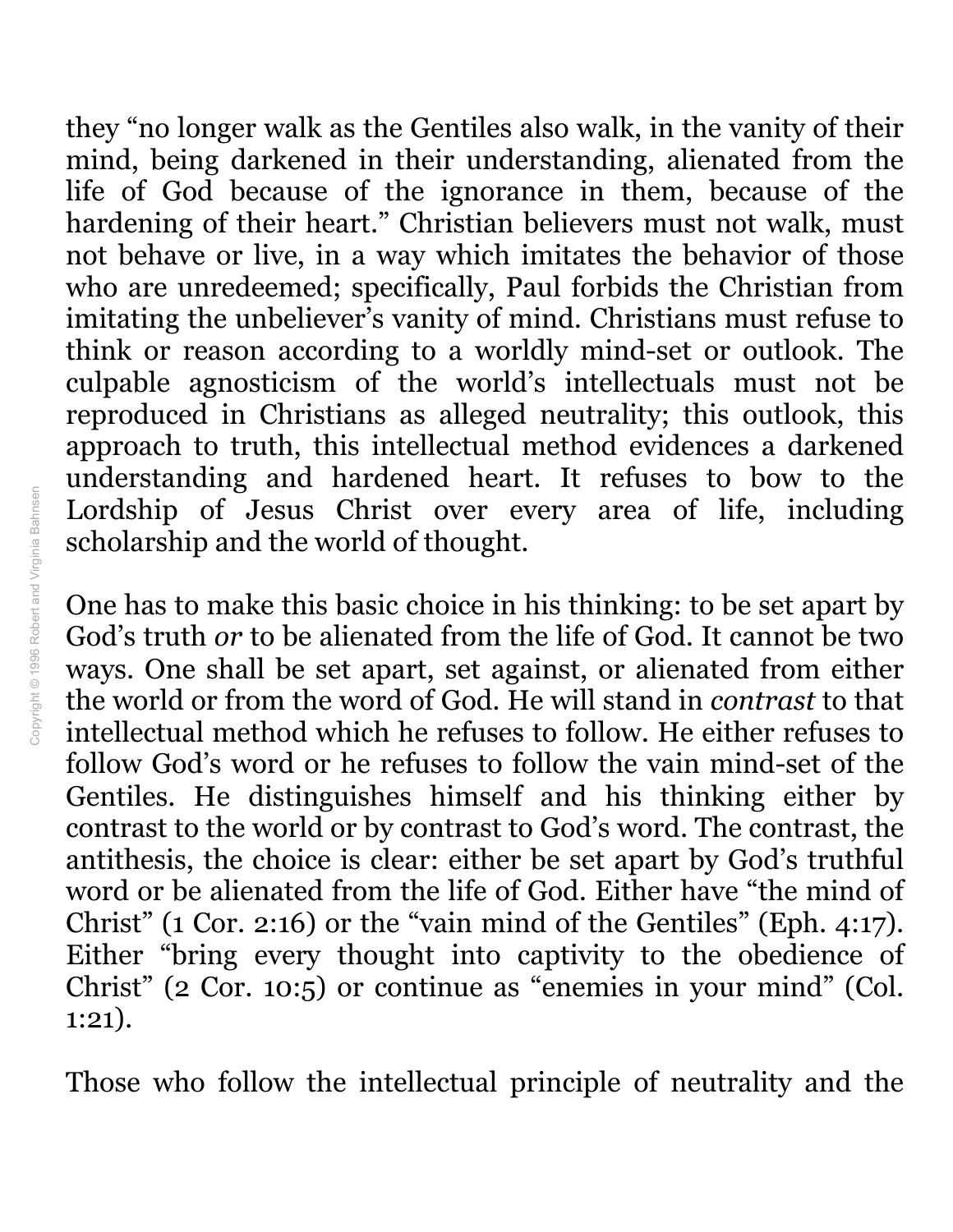epistemological method of unbelieving scholarship do not honor the sovereign Lordship of God as they should; as a result their reasoning is made vain (Rom. 1:21). In Ephesians 4, as we have seen, Paul prohibits the Christian from following this vain mindset. Paul goes on to teach that the believer's thinking is diametrically contrary to the ignorant and darkened thinking of the Gentiles. "But you did not learn Christ after this manner!" (verse 20). While the Gentiles are ignorant, "the truth is in Jesus" (verse 21). Unlike the Gentiles who are alienated from the life of God, the Christian has put away the old man and has been "renewed in the spirit of your mind" (verses 22-23). This "*new man*" is distinctive in virtue of the "holiness of truth" (verse 24). The Christian is completely different from the world when it comes to intellect and scholarship; he does not follow the neutral methods of unbelief, but by God's grace he has new commitments, new presuppositions, in his thinking.

Therefore, the Christian who strives after neutrality in his thought is found actually to be endeavoring to efface the fact that he is a Christian! By denying his distinctive religious commitment he is reduced to apostate thought patterns and absorbed into the world of unbelief. Attempting to find a compromise between the demands of worldly neutrality (agnosticism) and the doctrines of Christ's word results in the rejection of Christ's distinctive Lordship by obliterating the great gulf between the thinking of the old man and that of the new man.

No such compromise is even possible. "*No* man *is able* to serve two lords" (Matt. 6:24). It should come as no surprise that, in a world where all things have been created by Christ (Col. 1:16) and are carried along by the word of His power (Heb. 1:3) and where all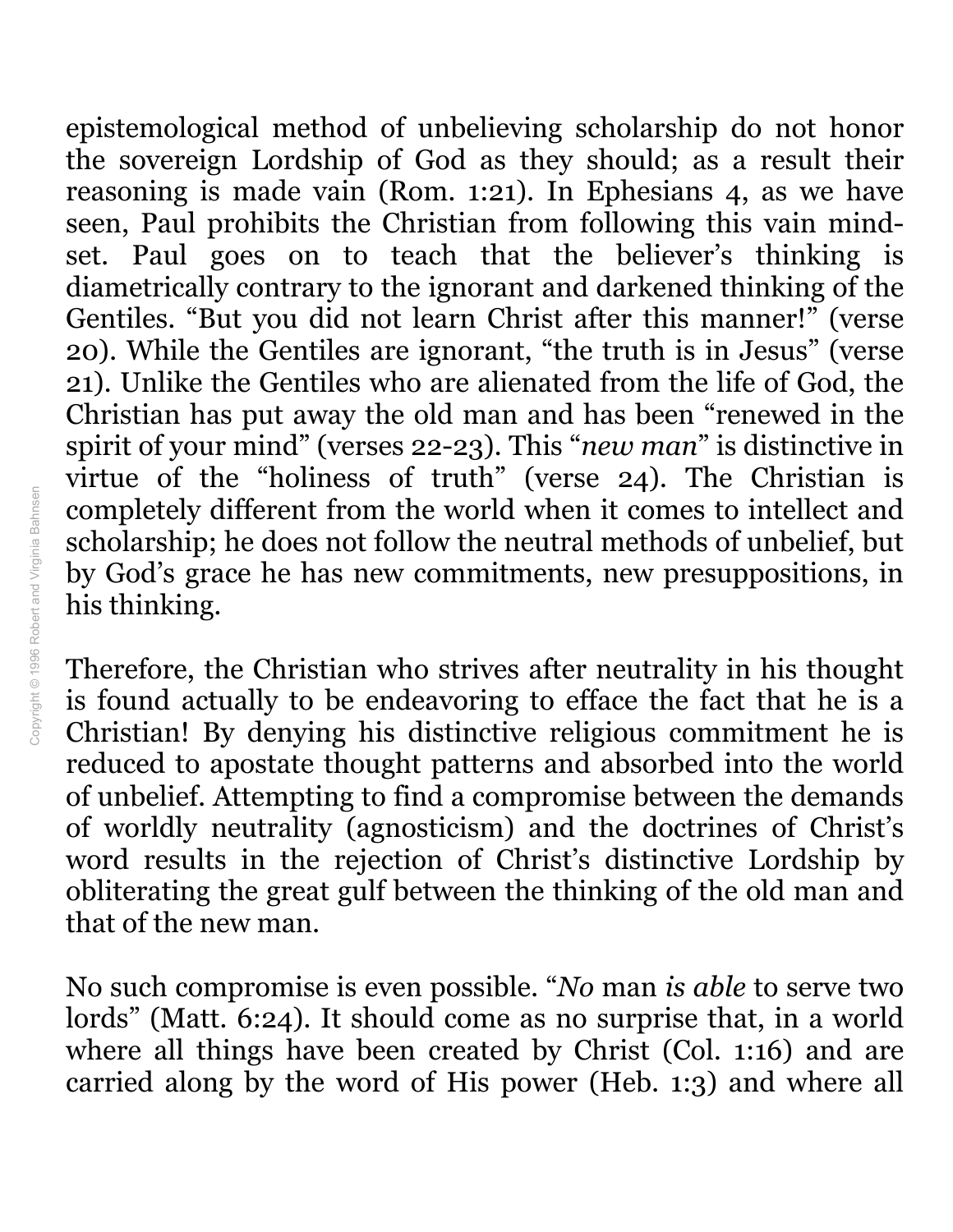knowledge is therefore deposited in Him who is The Truth (Col. 2:3; John 14:6) and who must be Lord over all thinking (2 Cor. 10:5), *neutrality is nothing short of immorality*. "Whosoever therefore would be a friend of the world maketh himself an enemy of God" (James 4:4).

Do you have the courage of your Christian *distinctives* in scholarship, apologetics, and schooling, or have you been trying to wipe out the contrast between Christian thought and apostate thought by following the demands of neutrality? Put in biblical perspective this question can be rephrased in this way: does your thinking operate under the Lordship of Jesus Christ or have you become an enemy of God through neutral, agnostic, unbelieving thought patterns? Choose this day whom you will serve!

## **3: The Nature Of Unbelieving Thought**

In Parts I and II of the present study a discussion of the demand for neutrality in our scholarly, apologetical, or educational endeavors has shown it to lead to unfortunate results. It robs one of all the treasures of knowledge that there are. Secondly, taking a neutral approach to knowledge has been demonstrated to be immoral in character, allowing one's Christian distinctives to be muffled and finally integrated into the rebellious ways of an unbelieving mindset. Finally, it has been noted that in reality it is impossible for the genuine Christian to be neutral in his intellectual life, for such neutrality in a Christian would call for a dual commitment: one to secular agnosticism, one to saving faith (i.e., "serving two lords").

Returning to Ephesians 4 and Colossians 2, let us ask what the true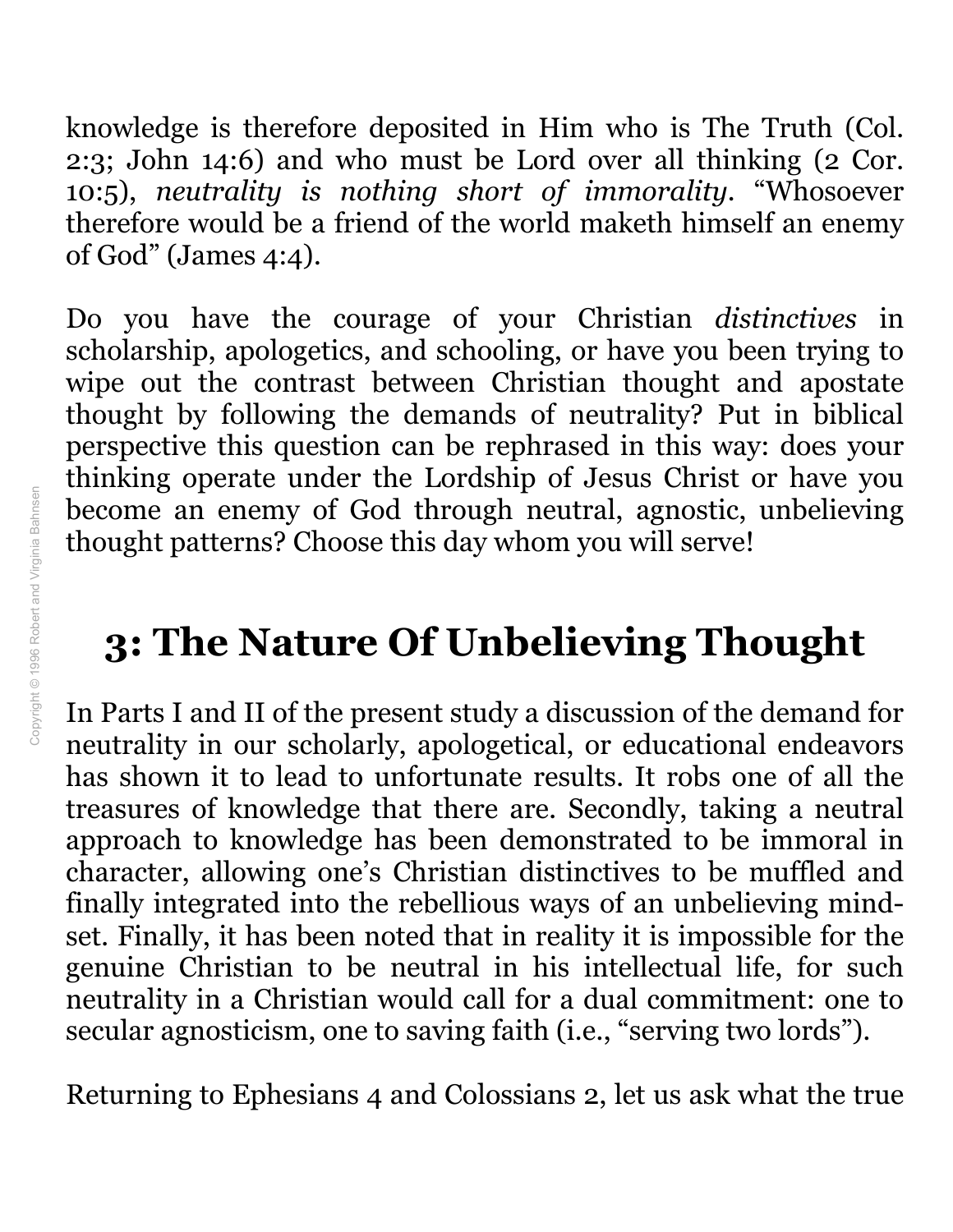character of neutralist thinking is. Just what kind of thinking is it that does not base itself upon the teaching of God's Son, that refrains from presupposing the doctrines of Christ?

Paul tells us in Ephesians 4 that to follow the methods dictated by the intellectual outlook of those who are outside of a saving relationship to God is to have a *vain* mind and a *darkened* understanding (vv. 17-18). Neutralist thinking, then, is characterized by intellectual futility and ignorance. In God's light we are able to see light (cf. Ps. 36:9). To turn away from intellectual dependence upon the light of God, the truth about and from God, is to turn away from knowledge to the darkness of ignorance. Thus if a Christian wishes to begin his scholarly endeavors from a position of neutrality he would, in actuality, be willing to begin his thinking in the dark. He would not allow God's word to be a light unto his path (cf. Ps. 119:105). To walk on in neutrality he would be stumbling along in *darkness*. God is certainly not honored by such thought as He should be, and consequently God makes such reasoning *vain* (Rom. 1:21b). Neutrality amounts to vanity in God's sight.

That "philosophy" which does not find its starting point and direction in Christ is further described by Paul in Colossians 2:8. It has been mistakenly thought from time to time that this passage condemns any and all philosophy, that without qualification the Christian must avoid philosophic thought like the plague. However, a careful reading of the passage will evidence that this is not so. Paul does not disapprobate philosophy absolutely, for he delineates certain qualifications. It turns out that there is a particular kind of philosophic thinking that Paul scorns. Paul is not against the "love of wisdom" (i.e., "philosophy" from the Greek) per se. Philosophy is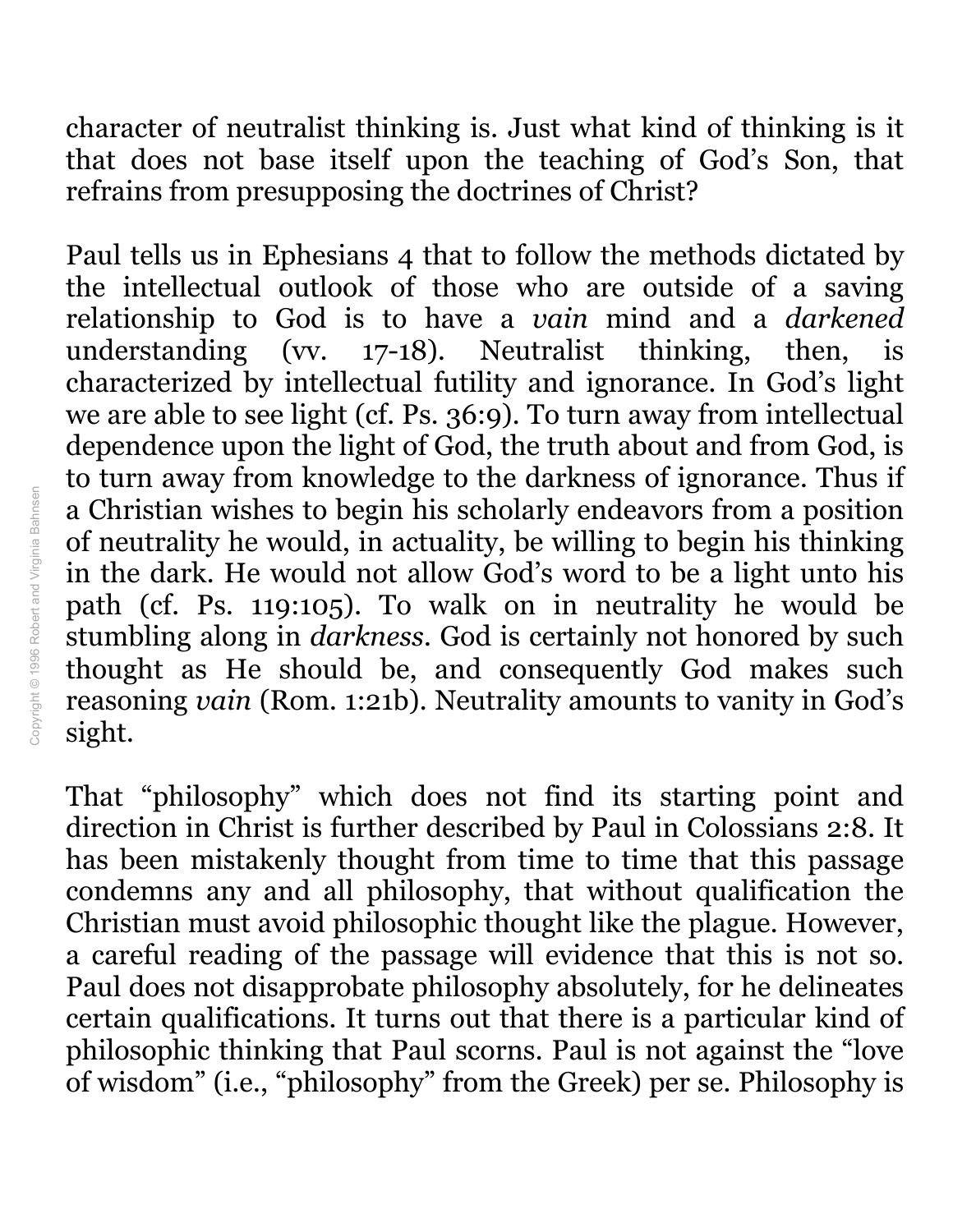fine as long as one properly finds genuine wisdom—which means, for Paul, finding it in Christ (Col. 2:3).

However, there is a kind of "philosophy" which does not begin with the truth of God, the teaching of Christ. Instead this philosophy takes its direction and finds it origin in the accepted principles of the world's intellectuals—in the traditions of men. Such philosophy as this is the subject of Paul's disapprobation in Colossians 2:8. It is instructive for us, especially if we are prone to accept the demands of neutrality in our thinking, to investigate his characterizations of that kind of philosophy.

Paul says that it is "vain deception." What kind of thinking is it that can be characterized as "vain"? A ready answer is found by comparison and contrast in scriptural passages that speak of vanity (e.g., Deut. 32:47; Phil. 2:16; Acts 4:25; 1 Cor. 3:20; 1 Tim. 1:6; 6:20; 2 Tim. 2:15-18; Tit. 1:9-10). Vain thinking is that which is not in accord with God's word. A similar study will demonstrate that "deceptive" thinking is thought which is in opposition to God's word (cf. Heb. 3:12-15; Eph. 4:22; 2 Thess. 2:10-12; 2 Pet. 2:13). The "vain deception" against which Paul warns, then, is philosophy which operates apart from, and against, the truth of Christ. Note the injunction of Ephesians 5:6, "Let no man *deceive* you with *vain* words." In Colossians 2:8 we are told to take care lest we be robbed through "vain deceit."

Paul further characterizes this kind of philosophy as "according to the tradition of men, after the fundamental principles of the world." That is, this philosophy sets aside God's word and makes it void (cf. Mark 7:8-13), and it does so by beginning with the *elements of learning* dictated by the world (i.e., the precepts of men; cf. Col.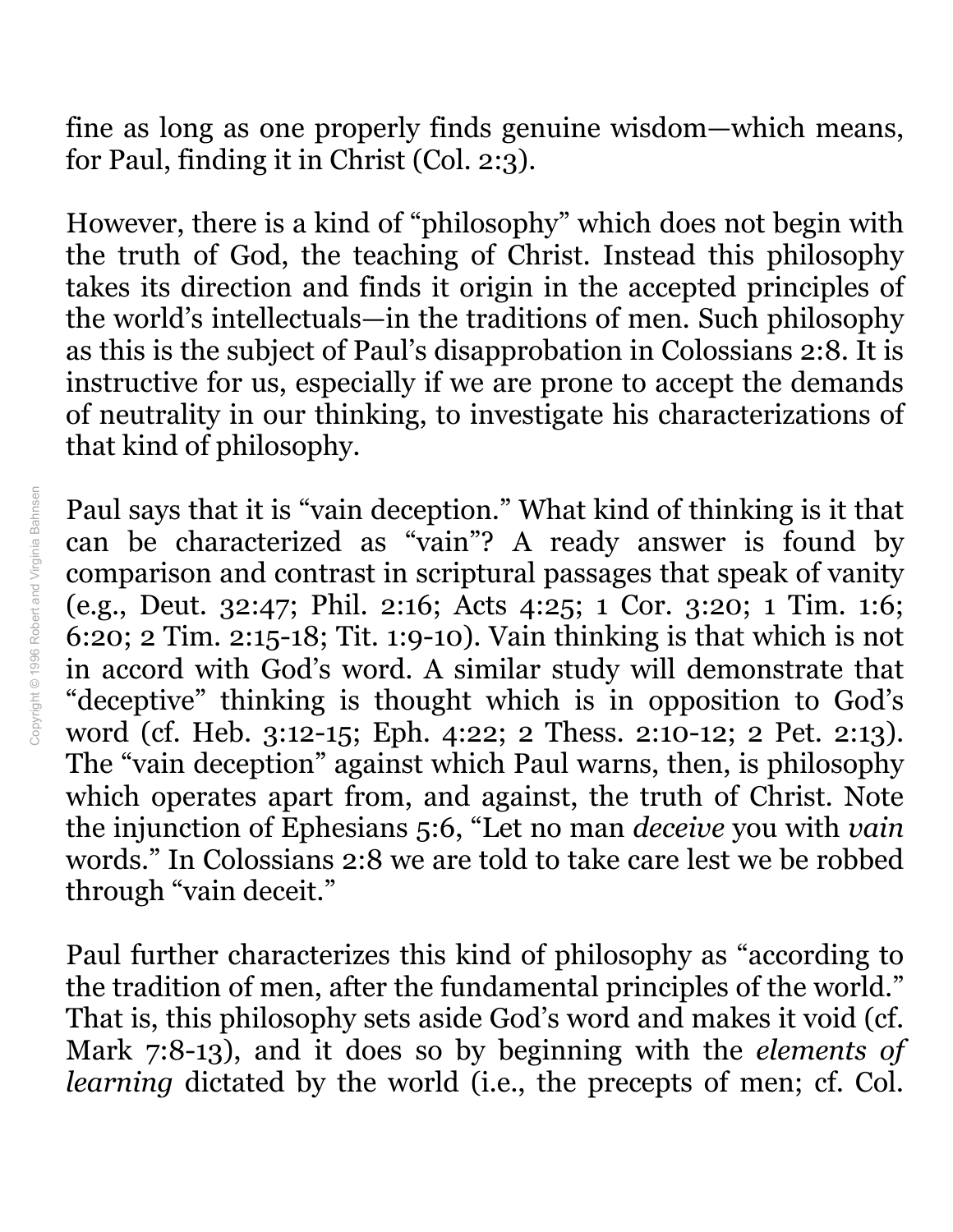2:20, 22). The philosophy which Paul spurns is that reasoning which follows the *presuppositions* (the elementary assumptions) of the world, and thereby is "not according to Christ."

It follows from these points that the Christian who strives for neutrality in the world of thought is (1) not neutral after all, and thus (2) in danger of unwittingly endorsing assumptions that are hostile to his Christian faith. While imagining that his intellectual neutrality is compatible with a Christian profession, such a believer is actually operating in terms of unbelief! If he refuses to presuppose the truth of Christ, he invariably ends up presupposing the outlook of the world instead. All men have their presuppositions; none is neutral. Shall your presuppositions be the teachings of Christ or the vain deception against which Paul warns? Choose this day whom ye shall serve!

## **4: The Mind Of The New Man Rooted In Christ**

The believer is directed to avoid philosophy which is rooted in worldly, humanistic, and non-Christian presuppositions (Col. 2:8). Instead he is called to be rooted in Christ and established in the faith (v. 7); his presuppositions must be the precepts and doctrines of Christ, not the futile traditions of men (cf. vv. 3, 4, 22; 3:1-2). This precludes the claim to neutrality and prohibits seeking after it. Neutrality is in actuality veiled agnosticism or unbelief—a failure to walk in Christ, an obscuring of Christian commitment and distinctives, a suppression of the truth (cf. Rom. 1:21, 25).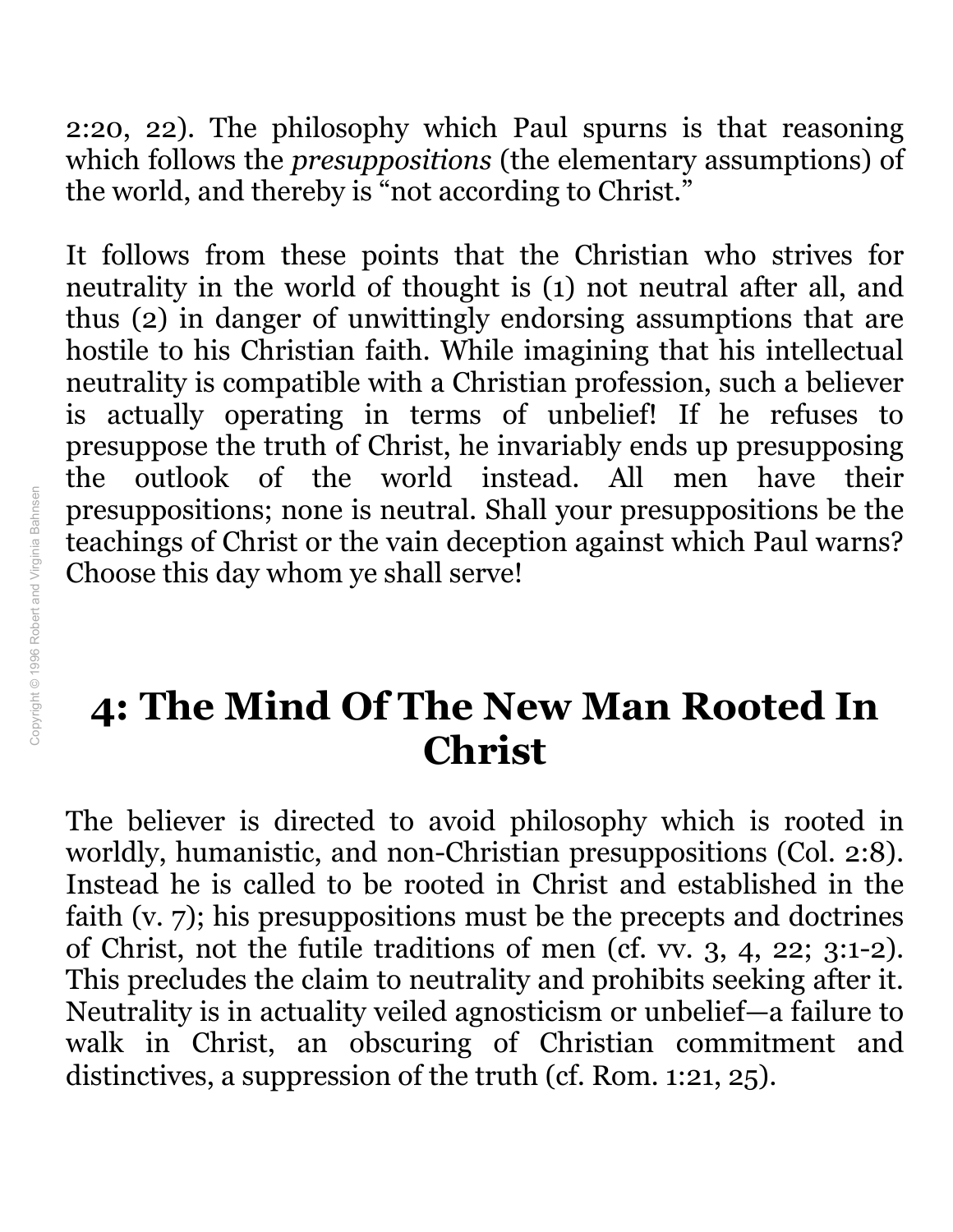Thus Paul commands us to be rooted in Christ and to shun the presuppositions of secularism. In verse 6 of Colossians 2 he explains very simply how we should go about having our lives (including our scholarly endeavors) grounded in Christ and thereby insuring that our reasoning is guided by Christian presuppositions. He says, "As therefore you received Christ Jesus the Lord so walk in Him": that is, walk in Christ in the same way that you received Him. If you do this you will be "established in your faith even as you were taught." How then did you become a Christian? After the same fashion you should grow and mature in your Christian walk.

When one becomes a Christian his faith has not been generated by the thought patterns of worldly wisdom. The world in its wisdom knows not God (1 Cor. 1:21) but considers the word of the cross to be foolish (1 Cor. 1:18, 21b). If one keeps the perspective of the world, then, he shall never see the wisdom of God for what it really is; thereby he will never be "in Christ Jesus" who is made unto believers "wisdom from God" (1 Cor. 1:30). Hence faith, rather than self-sufficient sight, makes you a Christian, and this trust is directed toward Christ, not your own intellect. This is to say that the way you receive Christ is to turn away from the wisdom of men (the perspective of secular thought with its presuppositions) and gain, by the illumination of the Holy Spirit, the mind of Christ (1 Cor. 2:12-16). When one becomes a Christian his faith stands not in the wisdom of men but in the powerful demonstration of the Spirit  $(1$  Cor. 2:4-5).

Moreover, what the Holy Spirit causes all believers to say is "Jesus is Lord" (1 Cor. 12:3). Jesus was crucified, resurrected, and ascended in order that He might be confessed as Lord (cf. Rom.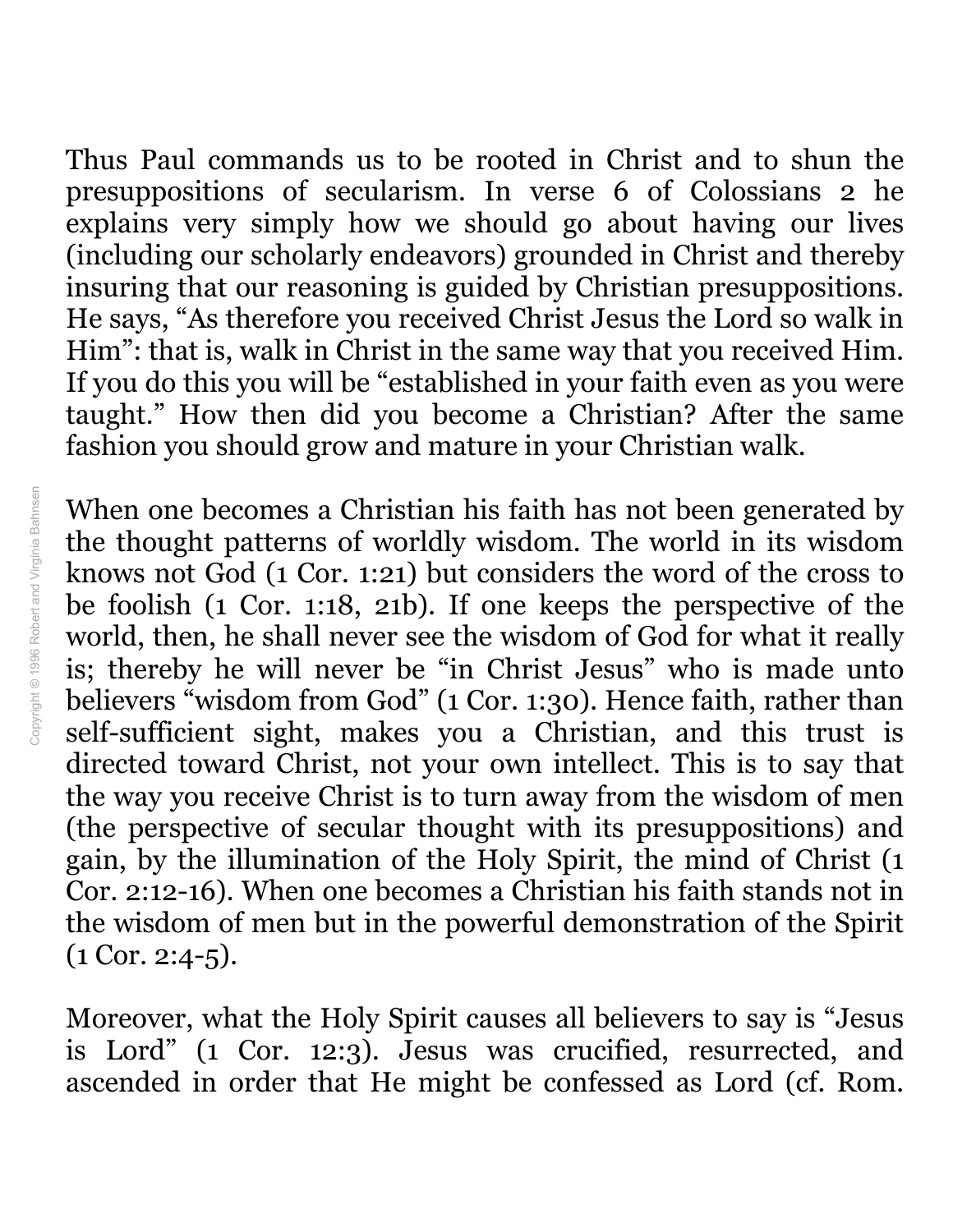14:9; Phil. 2:11). Thus Paul can summarize that message which must be confessed if we are to be saved as "Jesus is Lord" (Rom. 10:9). To become a Christian one submits to the Lordship of Christ; he renounces autonomy and comes under the authority of God's Son. The One whom Paul says we receive, according to Colossians 2:6, is Christ Jesus *the* Lord. As Lord over the believer, Christ requires that the Christian love Him with every faculty he possesses (including his mind, Matt. 22:37); every *thought* must be brought captive to the obedience of Christ (2 Cor. 10:5).

Consequently, when Paul directs us to walk in Christ after the same fashion in which we received Him, we can see at least this much: the Christian walk does not honor the thought patterns of worldly wisdom but submits to the epistemic Lordship of Christ (i.e. His authority in the area of thought and knowledge). In this manner a person comes to faith, and in this manner the believer must continue to live and carry out his calling—even when he is concerned with scholarship, apologetics, or schooling.

If the Christian will evidence commitment to Christ's personal Lordship and presuppose the word of the Lord, then he will be walking in Christ after the manner in which he received Him. Hereby you will be "rooted in Him" rather than rooted in the apostate presuppositions of worldly philosophy, and we shall be able to behold  $\tilde{f}$  the steadfastness of your faith in Christ" (Col. 2:5). Such firm, presuppositional faith in Christ will resist the secular world's demand for neutrality and reject the unbeliever's standards of knowledge and truth in favor of the authority of Christ's word. This faith will not be plundered of all the treasures of wisdom and knowledge that are hidden in Christ, and will not be deluded by the crafty speech and vain deceit of secular philosophies (vv. 3-8).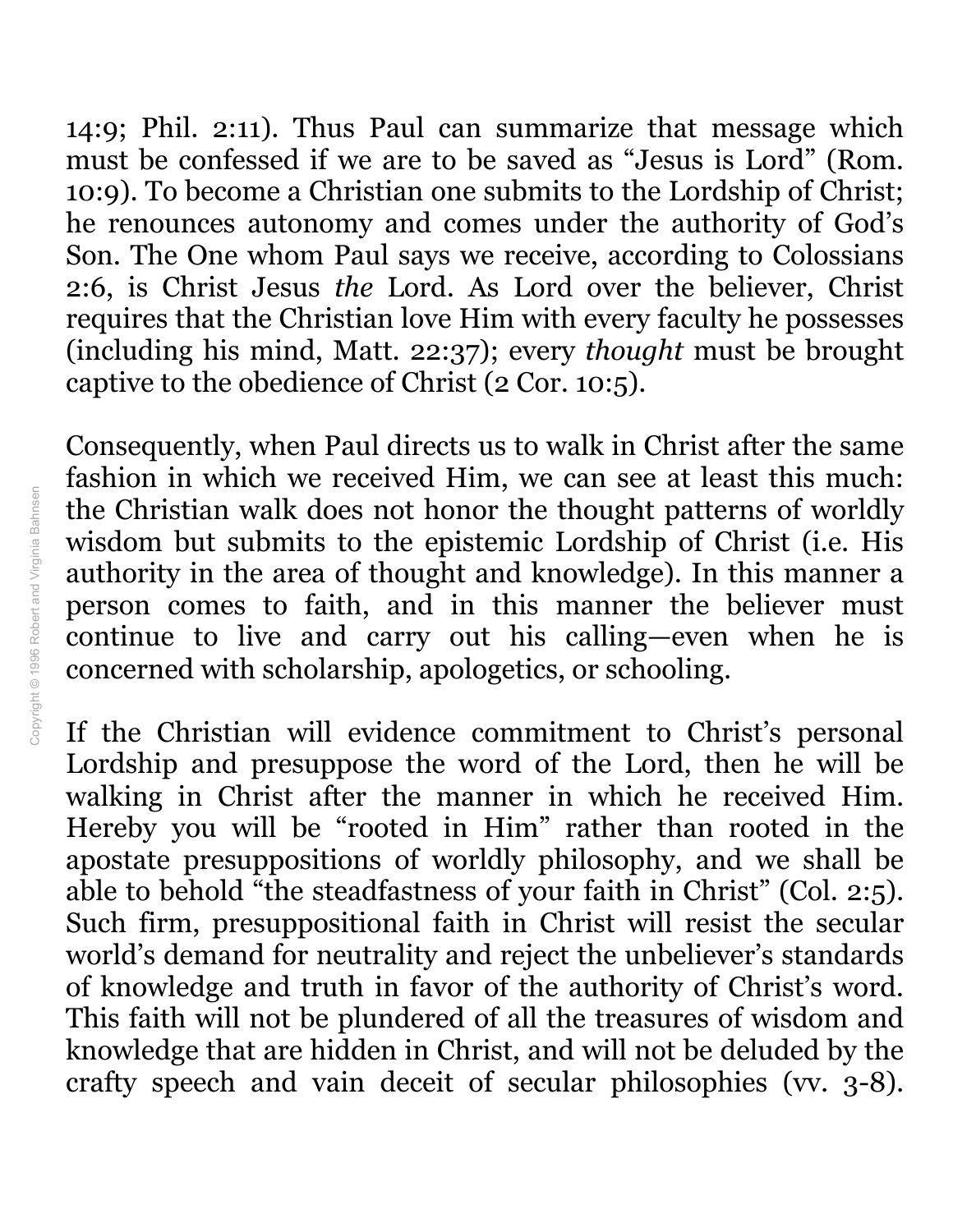Therefore, the unqualified precondition of genuine Christian scholarship is that the believer (along with all his thinking) be "rooted in Christ" (v. 7). Interestingly, the verb tense of the Greek for "rooted" in this verse suggests an action which has been accomplished in the past but continues in force or effect in the present—which is precisely Paul's point in verse 6! The principles which apply to the Christian's walk (inclusive of his thought) are the same which applied to his previous reception of Christ at conversion. The Christian scholar, having been rooted in Christ by renouncing the authority of secular wisdom for the Lordship of Christ, must carry out his scholarly endeavors by continuing to be rooted in Christ in the same fashion.

Therefore, the new man, the believer with a renewed mind that has been taught by Christ, is no more to walk in the intellectual vanity and darkness which characterizes the unbelieving world (read Eph. 4:17-24). The Christian has new commitments, new presuppositions, a new Lord, a new direction and goal—he is a *new* man. That newness is expressed in his thinking and scholarship, for (as in all other areas) *Christ* must have the *preeminence* in the world of thought (cf. Col. 1:18b). We must concur with Dr. Cornelius Van Til in saying:

It is Christ as God who speaks in the Bible. Therefore the Bible does not appeal to human reason as ultimate in order to justify what it says. It comes to the human being with absolute authority. Its claim is that human reason must itself be taken in the sense in which Scripture takes it, namely, as created by God and as therefore properly subject to the authority of God... The two systems, that of the non-Christian and that of the Christian, differ because of the fact that their basic assumptions, or presuppositions differ. On the